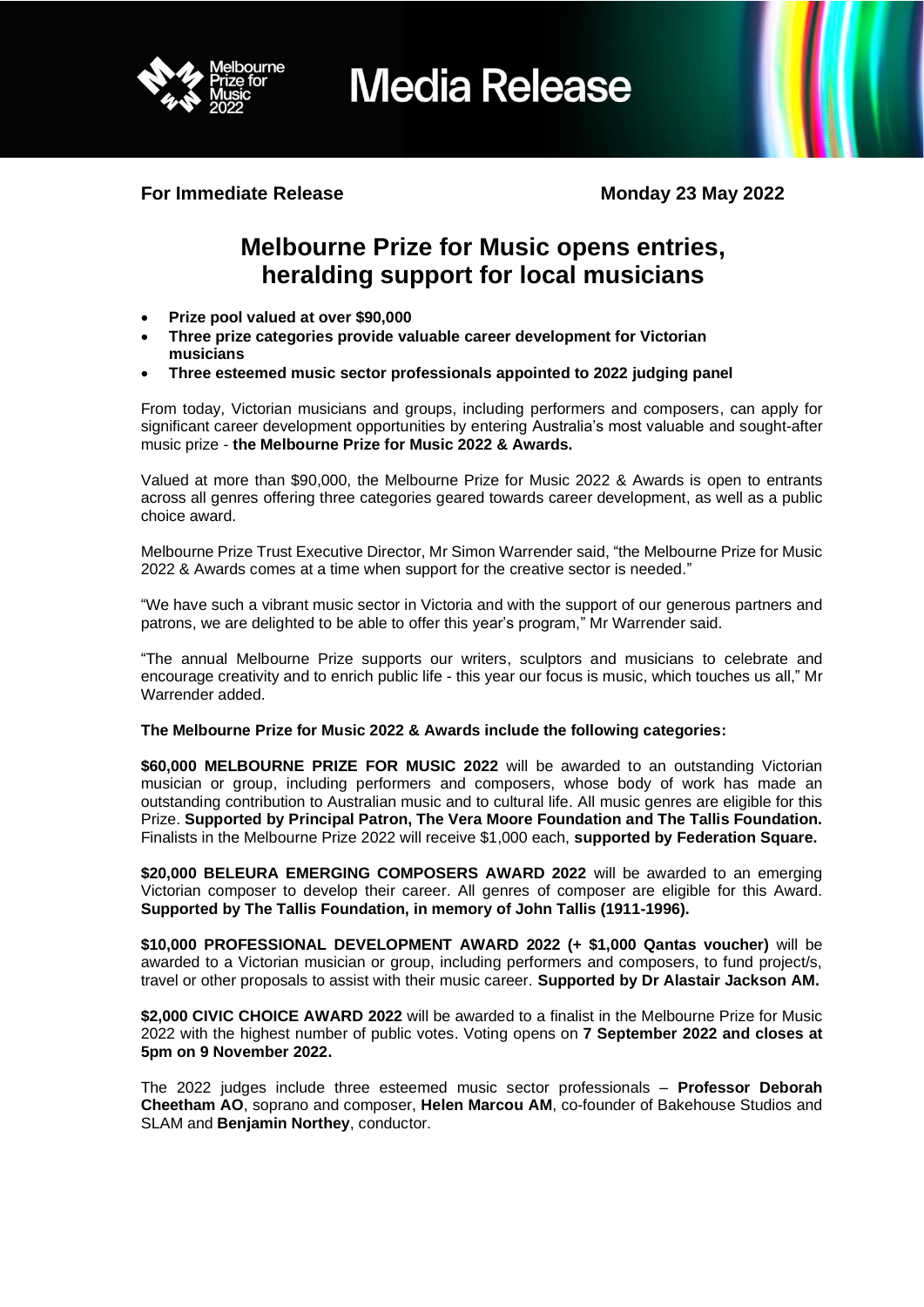

# **KEY DATES:**

**Entries open:** Monday 23 May 2022 **Entries close:** Monday 11 July 2022, 5pm sharp **Finalists announced:** Wednesday 7 September 2022 at melbourneprize.org **Winners announced:** Wednesday 9 November 2022 at melbourneprize.org **Winner of the Civic Choice Award 2022 announced**: Friday 11 November 2022

**For information and to enter or nominate visit [www.melbourneprize.org.](http://www.melbourneprize.org/)** Entries can be made by the individual musician or group or by nomination.

For more information or for interview opportunities contact Adi Stevens at Royce on 0407411088.

# - **ENDS -**

Progress of the Prize can be followed via our social media platforms: <https://www.facebook.com/pages/Melbourne-Prize/165519083499496> [https://twitter.com/Melbourne\\_Prize](https://twitter.com/Melbourne_Prize)

We acknowledge the traditional owners of the land on which the Melbourne Prize Trust operates, the People of the Kulin Nation, and pay our respects to the elders, past, present and future.

The Melbourne Prize for Music 2022 & Awards are made possible through the generous support of the partners and patrons, many of whom have supported the Prize since its inception in 2005. Please see the full 2022 Partner list below.

**The Vera Moore Foundation** is acknowledged and thanked for their outstanding support as Major Patron. Thank you to patrons Diana Gibson AO, The Yulgilbar Foundation, the MRB and Scanlon Foundations and prize and awards partners The Vera Moore Foundation, [The Tallis Foundation](https://www.beleura.org.au/) and Dr Alastair Jackson AM. Thank you to Corporate Partners, the Hotel for the Arts, **Sofitel Melbourne** [On Collins.](https://www.sofitel-melbourne.com.au/)

The visual identity and design for this year's Prize is the creation of leading Melbourne design studio and Foundation Partner, [PLAYGROUND.](https://playgroundstudio.com.au/)

The Melbourne Prize Trust is proud to have the **Victorian Government,** through [Creative Victoria](https://creative.vic.gov.au/) and the [City of Melbourne](https://www.melbourne.vic.gov.au/Pages/home.aspx) **Awards - Arts Excellence Program,** as Government Partners.

The Melbourne Prize Trust is proud to have [Kutcha Edwards](https://kutcha-edwards.com/) as its Cultural Advisor.

[Fed Square](https://fedsquare.com/) is the Finalist Fee and Events partner and 'home' of the Melbourne Prize. Their generous support from inception of the annual Melbourne Prize is greatly appreciated.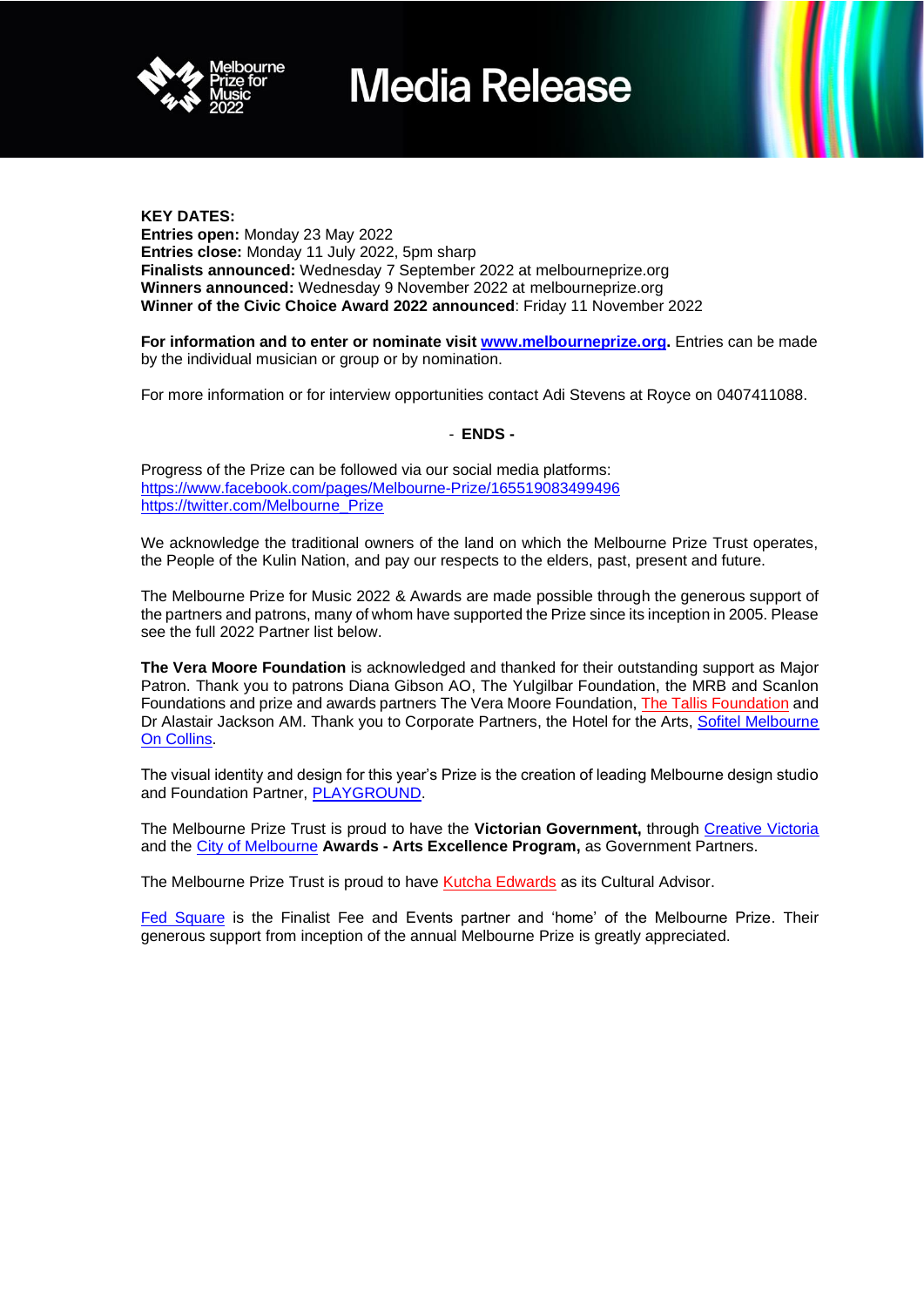

#### **Notes to the editor:**

Launched in 2004, the [Melbourne Prize Trust](https://www.melbourneprizetrust.org/) was established to recognise and reward talent, excellence and inspire creative development. The Trust achieves this aim by running the annual Melbourne Prize, which is funded by a collaboration of private and public sector partnerships and patrons. The Melbourne Prize Trust and annual Melbourne Prize were founded by Executive Director, Simon Warrender. [Committee for Melbourne](https://melbourne.org.au/) is a founding supporter.

In its 17th year and being one of the most valuable arts prizes of its kind in Australia, the annual Melbourne Prize operates in a three-year cycle, including the Melbourne Prize for Urban Sculpture (2020), the Melbourne Prize for Literature (2021) and the Melbourne Prize for Music (2022).

Since inception, the annual Melbourne Prize has made available more than \$1.8 million in prizes and awards, artist residencies, equipment grants and an annual public exhibition at Federation Square to Victorian writers, sculptors and musicians.

The origins of the Melbourne Prize Trust date back to *The Magic Pudding* sculpture commission, as part of a children's garden concept, at the [Royal Botanic Garden Melbourne](http://www.booking.com/seasons_botanic/gardens) – an initiative of Simon Warrender implemented in 1998 through Committee for Melbourne's Future Focus Group. Miniatures of this sculpture are available for purchase through the Melbourne Prize Trust; a Deductible Gift Recipient and Income Tax Exempt Charity.

All announcements and further information will be available at [www.melbourneprize.org](http://www.melbourneprize.org/)

# **Past recipients - Melbourne Prize for Music & Awards**

#### **Melbourne Prize for Music**

2019 Deborah Cheetham AO 2016 Kutcha Edwards 2013 Brett Dean 2010 David Jones 2007 Professor Paul Grabowsky AO

#### **Outstanding Musicians Award**

2016 Scott Tinkler Stephen Magnusson Ben Northey Genevieve Lacey

# **Development Award**

2019 Mojo Juju 2016 Matthias Schack-Arnott 2013 Kate Kelsey-Sugg 2010 Natalie Bartsch 2007 Julian Langdon

# **Beleura Emerging Composers Award**

2019 Andrea Keller 2016 Kate Neal

**Distinguished Musicians Fellowship**  2019 - Erkki Veltheim